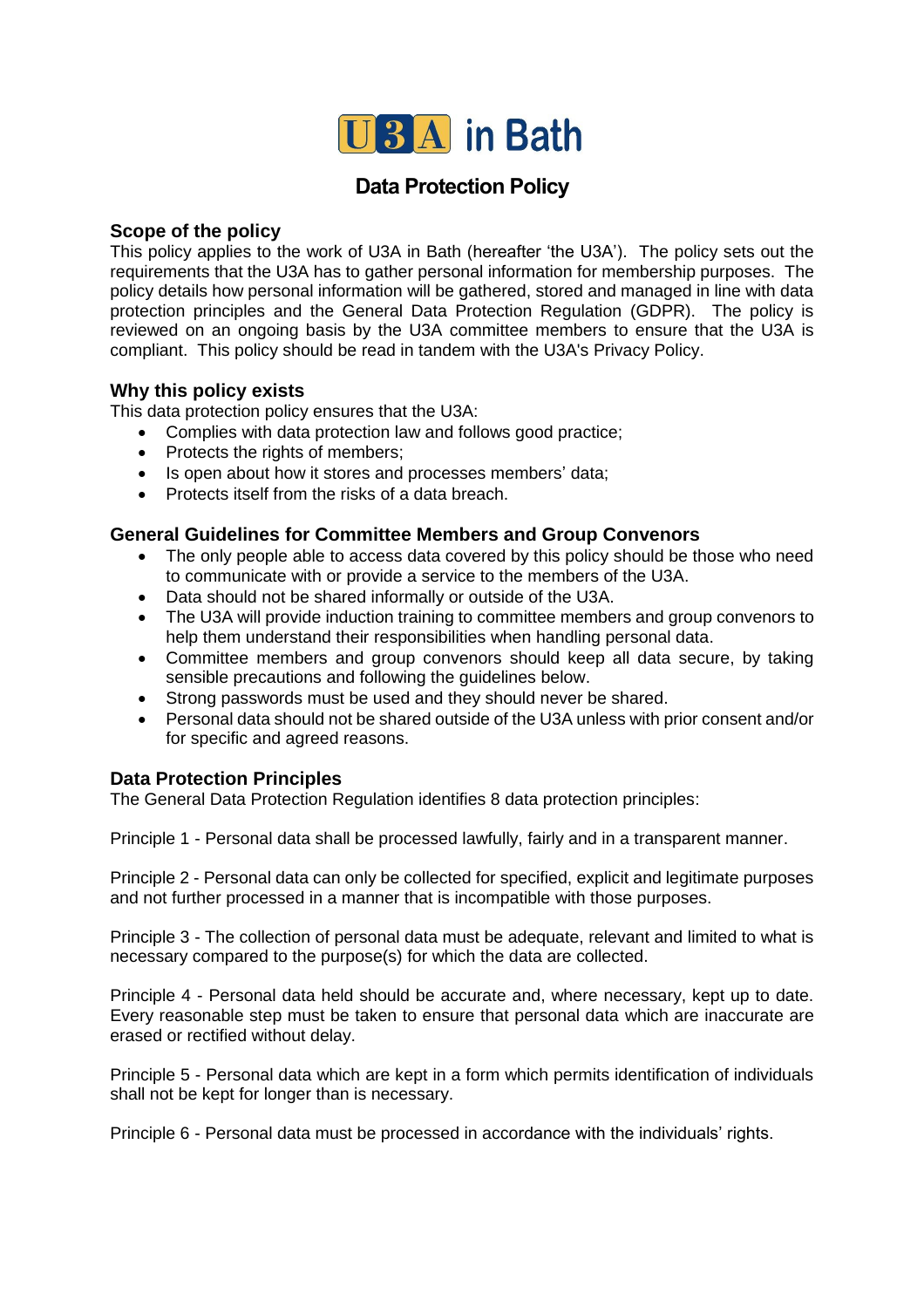Principle 7 - Personal data must be processed in a manner that ensures appropriate security of the personal data, including protection against unauthorised or unlawful processing and against accidental loss, destruction or damage, using appropriate technical or organisational measures.

Principle 8 - Personal data cannot be transferred to a country or territory outside the European Union unless that country or territory ensures an adequate level of protection for the rights and freedoms of individuals in relation to the processing of personal data.

### **Lawful, fair and transparent data processing**

The U3A requests personal information from potential members and members for the purpose of sending communications about their involvement with the U3A. The forms used to request personal information contain a privacy statement informing potential members and members as to why the information is being requested and what the information will be used for. The lawful basis for obtaining member information is due to the contractual relationship that the U3A has with individual members. In addition members may be asked to provide consent for specific purposes. Once a U3A member requests not to receive certain communications this will be acted upon promptly and the member will be informed as to when the action has been taken.

### **Processed for Specified, Explicit and Legitimate Purposes**

Members will be informed as to how their information will be used and the Committee of the U3A will seek to ensure that member information is not used inappropriately. Appropriate use of information provided by members will include:

- Communicating with members about the U3A's events and activities and about other information of interest to members;
- Group convenors communicating with their group members about specific group activities and about other information of interest to members;
- Group convenors may share members' information with group members where agreed and necessary for the efficient running of the group;
- Adding members' details to the direct mailing information for the Third Age Trust magazines – Third Age Matters and Sources;
- Sending members information about Third Age Trust events and activities;
- Communicating with members about their membership and/or renewal of their membership;
- Communicating with members about specific issues that may have arisen during the course of their membership.

The U3A will ensure that group convenors are made aware of what would be considered appropriate and inappropriate communication. Inappropriate communication would include sending U3A members marketing materials from external service providers.

The U3A will ensure that members' information is managed in such a way as to not infringe an individual member's rights which include:

- The right to be informed;
- The right of access;
- The right to rectification;
- The right to erasure;
- The right to restrict processing;
- The right to data portability;
- The right to object.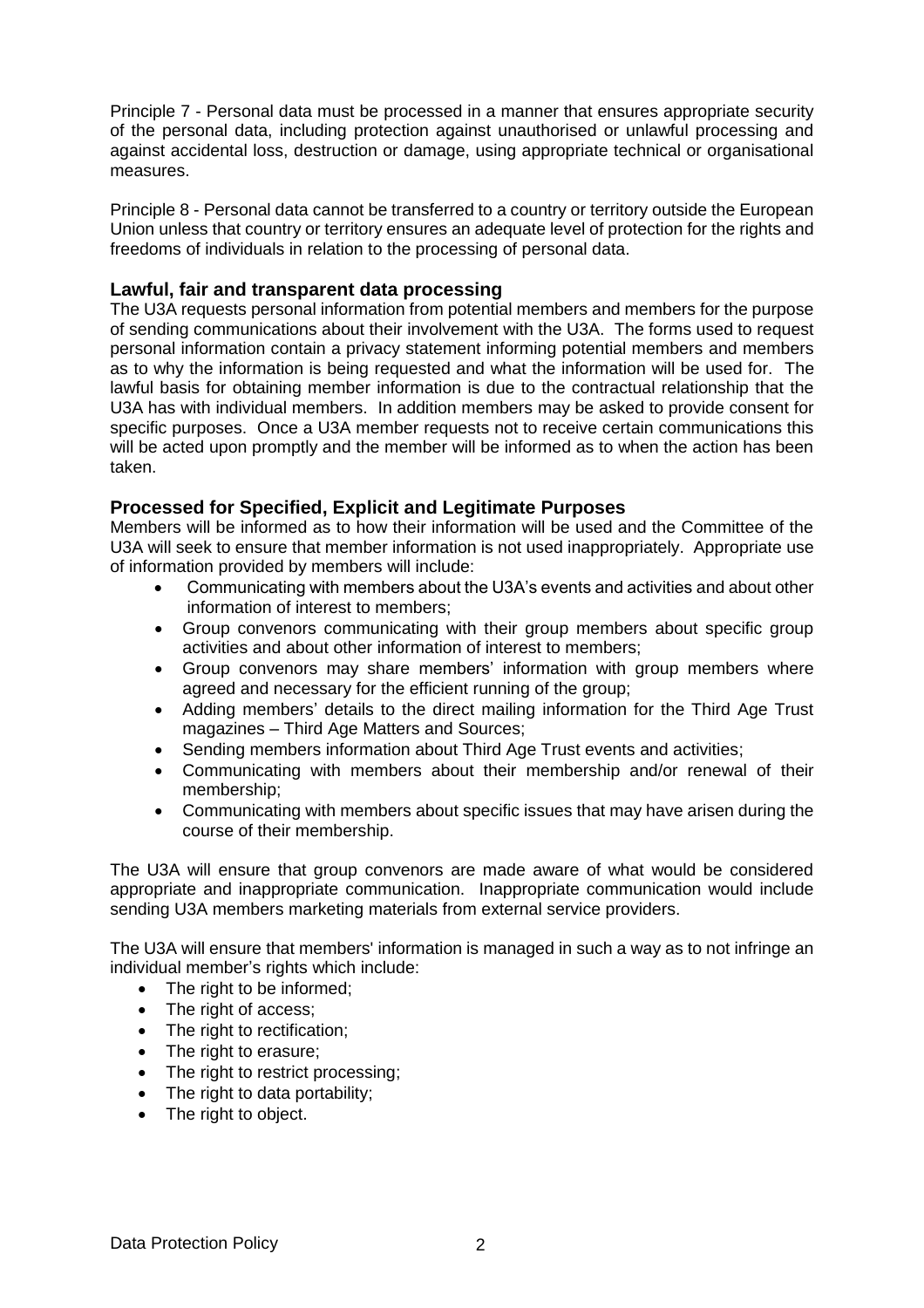# **Adequate, Relevant and Limited Data Processing**

Members of the U3A will only be asked to provide information that is relevant for membership purposes. This will include:

- Name:
- Postal address;
- Email address;
- Telephone number:
- Gift Aid entitlement;
- Newsletter preferences.

Where additional information may be required, such as health-related or dietary information, this will be obtained with the specific consent of the member who will be informed as to why this information is required and the purpose for which it will be used.

Where the U3A organises a trip that requires emergency contact information to be provided, the U3A will require the member to gain consent from the identified emergency contact. The consent will provide permission for the information to be held for the purpose of supporting and safeguarding the member in question. Were this information to be needed as a one-off for a particular trip or event then the information will be deleted once that event or trip has taken place unless it was to be required, with agreement, for a longer purpose. The same would apply to carers who may attend either a one-off event or on an ongoing basis to support a U3A member with the agreement of the U3A.

There may be occasional instances where a member's data need to be shared with a third party due to an accident or incident involving statutory authorities. Where it is in the best interests of the member or the U3A and the U3A has a substantiated concern then consent does not have to be sought from the member.

### **Accuracy of Data and Keeping Data up to Date**

The U3A has a responsibility to ensure members' information is kept up to date. Members will be informed to let the Membership Officer know if any of their personal information changes. In addition, on an annual basis the membership renewal forms will provide an opportunity for members to resubmit their personal information.

### **Accountability and Governance**

The U3A Committee is responsible for ensuring that the U3A remains compliant with data protection requirements and can demonstrate that it has. The U3A Committee shall ensure that new members joining the Committee receive an induction into how data protection is managed within the U3A and the reasons for this. Committee members shall also stay up to date with guidance and practice within the U3A movement and shall seek additional input from the Third Age Trust National Office should any uncertainties arise. The Committee will review data protection and who has access to information on a regular basis as well as reviewing what data are held.

### **Secure Processing**

The committee members of the U3A have a responsibility to ensure that data are both securely held and processed. This will include:

- Committee members and Convenors using strong passwords;
- Committee members and Convenors not sharing passwords;
- Restricting access to or sharing member information to those on the Committee who need to communicate with members on a regular basis;
- Using password protection on laptops and PCs that contain or access personal information;
- Using encryption and password protection on data files on removable drives;